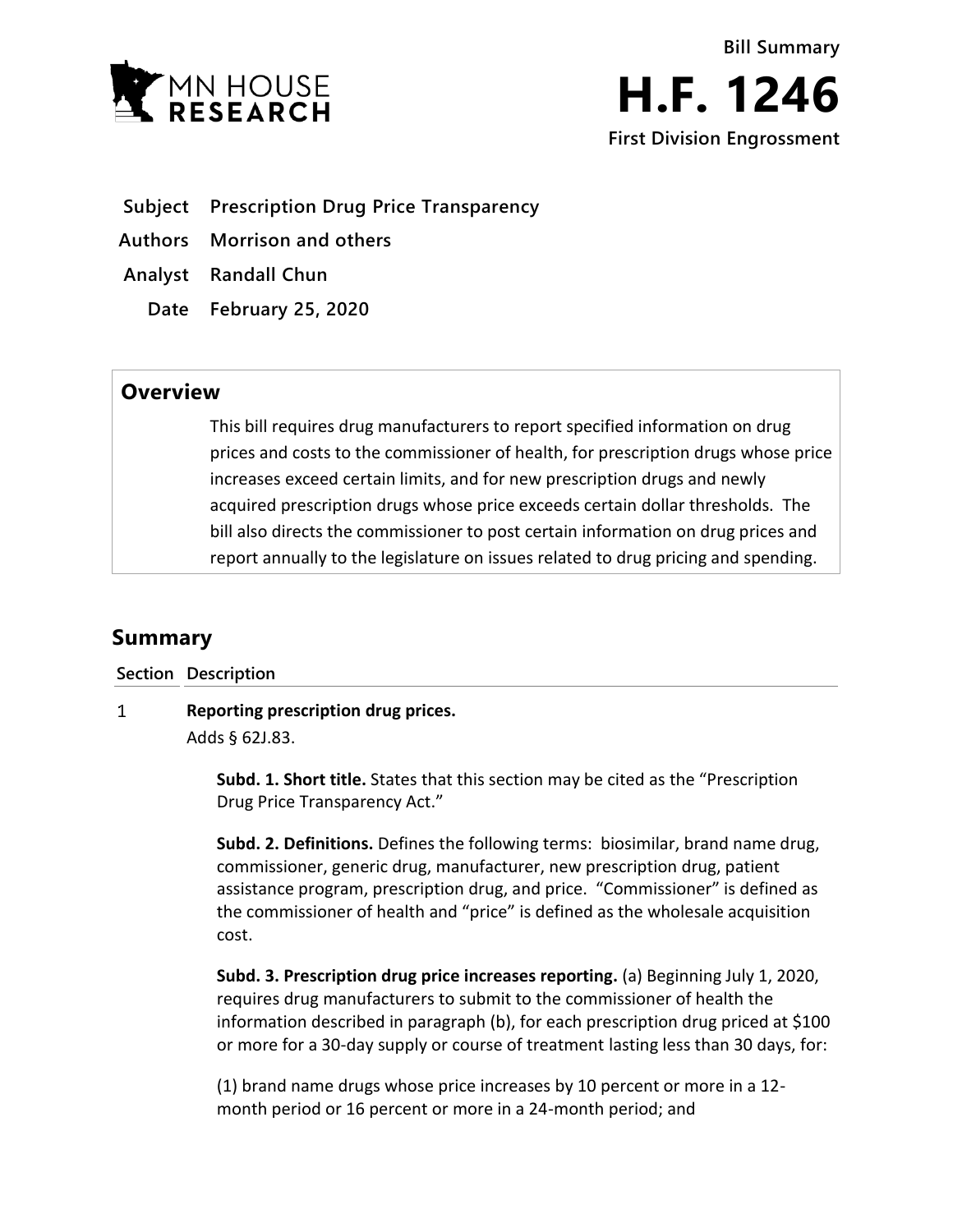(2) generic drugs whose price increases by 50 percent or more in a 12-month period.

(b) For those drugs described in paragraph (a), requires a manufacturer to submit to the commissioner within 60 days of the price increase, in the form and manner prescribed by the commissioner, the following information:

(1) name and price of the drug and the net increase;

(2) the factors that contributed to the price increase;

(3) name of any available generic version;

(4) the introductory price when approved for marketing and the net yearly increase during the previous five years;

(5) the direct costs incurred by the manufacturer related to manufacture, marketing, and distribution;

(6) the total sales revenue for the drug during the previous 12-month period;

(7) the manufacturer's net profit attributable to the drug during the previous 12 month period;

(8) the total amount of financial assistance provided through any patient assistance programs;

(9) any agreement contingent upon any delay in marketing a generic version;

(10) the patent expiration date;

(11) name and location of the company; and

(12) if a brand name drug, the ten highest prices paid for the drug during the previous calendar year in any country other than the U.S.

(c) Allows the manufacturer to submit any documentation necessary to support the information reported.

**Subd. 4. New prescription drug price reporting.** (a) Beginning March 15, 2020, requires a manufacturer to report to the commissioner the following information within 60 days of introducing a new brand name drug priced over \$500 for a 30 day supply or a new generic or biosimilar drug with a price over \$500 for a 30-day supply that is not at least 15 percent lower than the referenced brand name drug: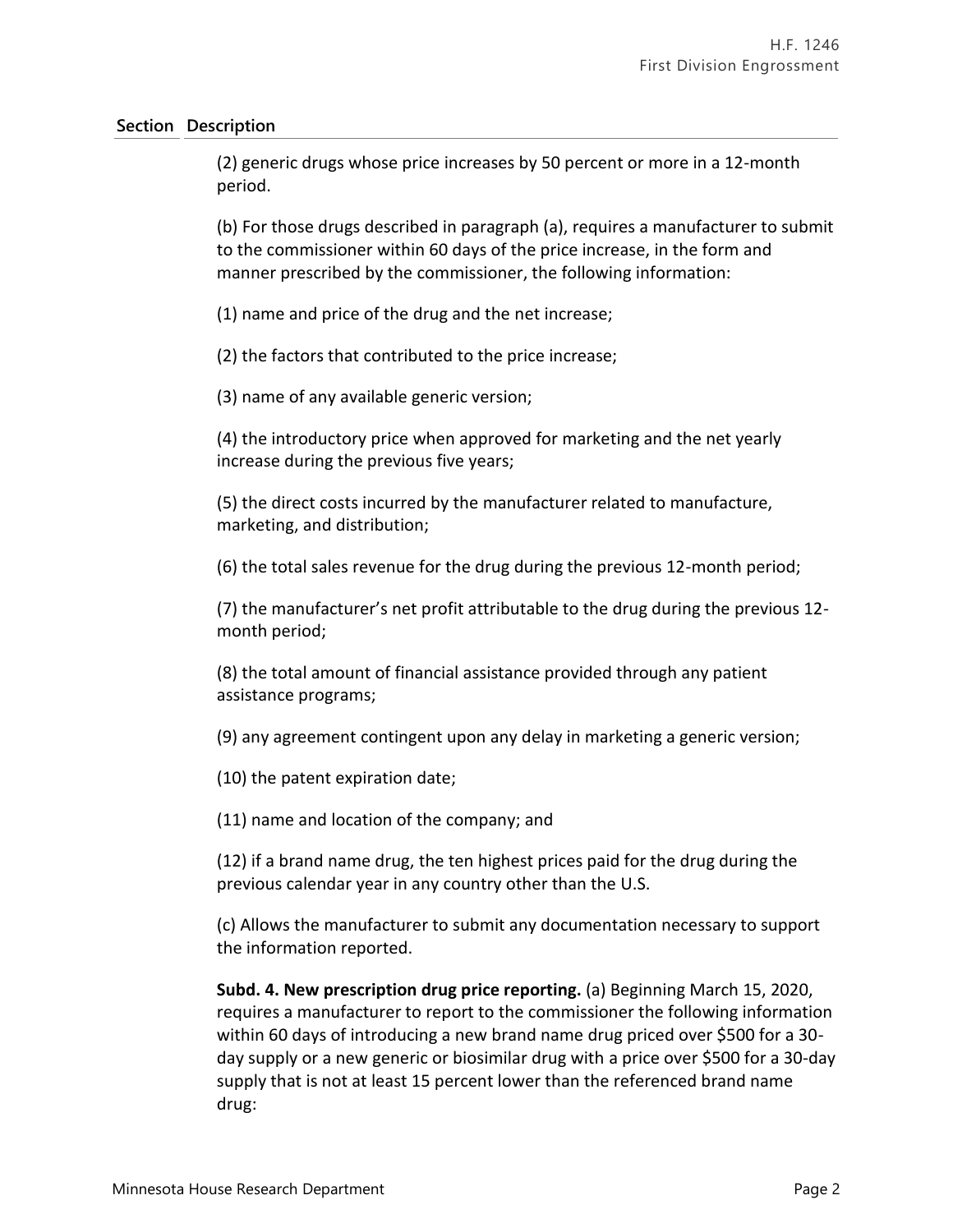(1) the price of the drug;

(2) whether the FDA granted the drug a breakthrough therapy designation or priority review;

(3) direct costs incurred by the manufacturer related to manufacture, marketing, and distribution; and

(4) the patent expiration date.

(b) Allows the manufacturer to submit documentation necessary to support the information reported.

**Subd. 5. Newly acquired prescription drug reporting.** (a) Beginning July 1, 2020, requires drug manufacturers to submit to the commissioner the information described in paragraph (b), for each newly acquired prescription drug priced \$100 or more for a 30-day supply or course of treatment lasting less than 30 days, for:

(1) newly acquired brand name drugs whose price increases by 10 percent or more in a 12-month period or 16 percent or more in a 24-month period; and

(2) newly acquired generic drugs whose price increases by 50 percent or more in a 12-month period.

(b) For those drugs described in paragraph (a), requires a manufacturer to submit to the commissioner within 60 days of the price increase, in the form and manner prescribed by the commissioner, the following information:

(1) the price of the drug at acquisition and in the prior calendar year;

(2) name of the company from which the drug was acquired and related information;

(3) year the drug was introduced and the price of the drug at the time of introduction;

(4) the price of the drug for the previous five years;

(5) any agreement contingent upon any delay in marketing a generic version; and

(6) the patent expiration date.

(c) Allows the manufacturer to submit any documentation necessary to support the information reported.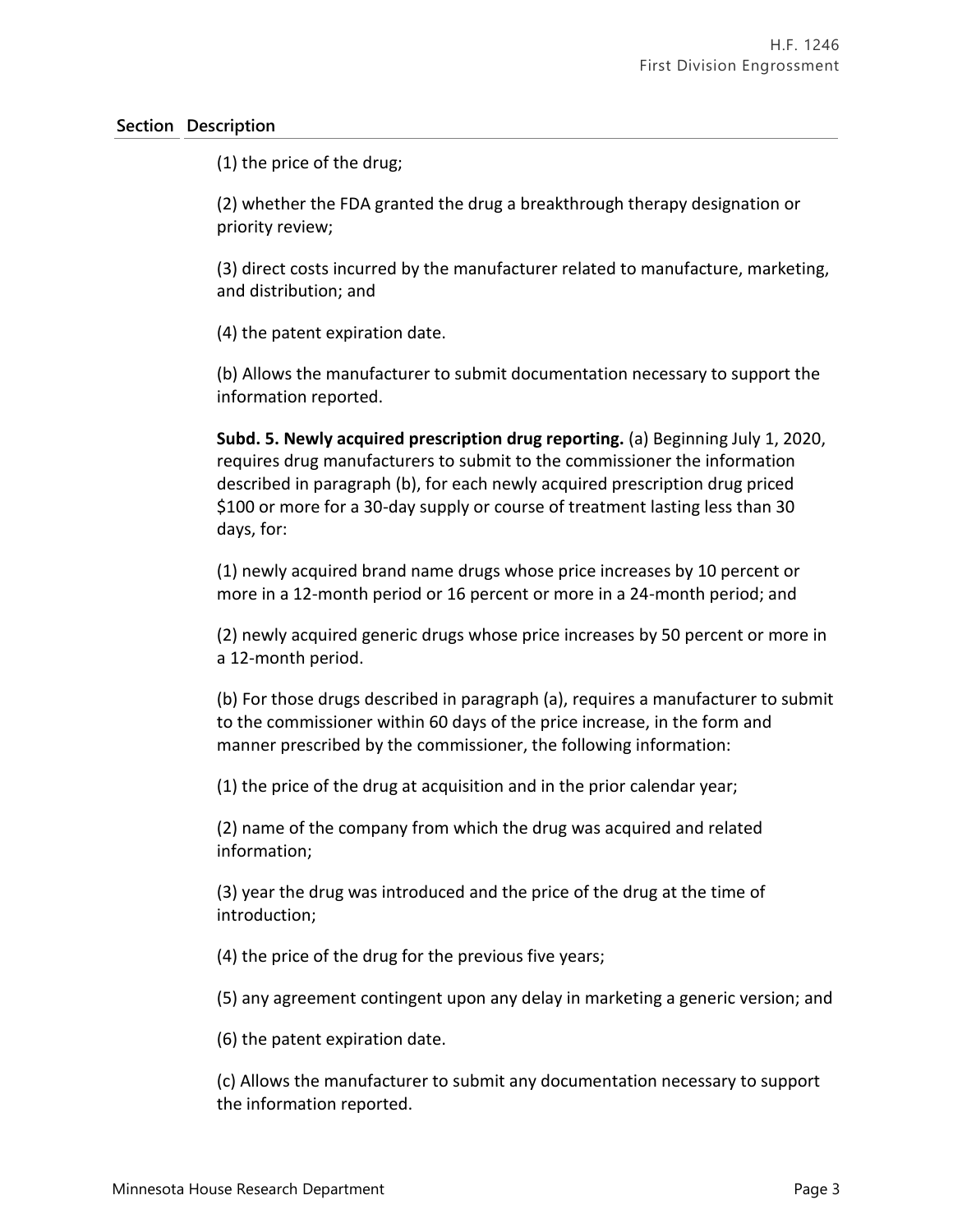**Subd. 6. Public posting of prescription drug price information.** (a) Requires the commissioner to post on the department web site a list of drugs reported by a manufacturer under subdivisions 3, 4, and 5 and the information reported under those subdivisions. Allows the commissioner to contract with a private entity or consortium that satisfies the standards in section 62U.04, subdivision 6, to meet this requirement.

(b) Requires the information to be published in an easy to read format and in a manner that identifies the information on a per-drug basis. Prohibits aggregation that prevents the identification of a drug.

(c) Prohibits the commissioner or the entity under contract from posting information that is not public data or is trade secret information.

(d) Requires the commissioner to post a report on information withheld and the basis for withholding the information.

**Subd. 7. Consultation.** (a) Allows the commissioner to consult with a private entity or consortium that satisfies the requirements of section 62U.04, subdivision 6, the University of Minnesota, or the commissioner of commerce, on the form and format of information posted and other implementation issues.

(b) Allows the commissioner to consult with representatives of manufacturers to establish a standard reporting format and to use existing reporting methodologies.

**Subd. 8. Enforcement and penalties.** (a) Provides that a manufacturer may be subject to a civil penalty for failing to submit timely reports, failing to provide information, or providing inaccurate or incomplete information.

(b) Directs the commissioner to adopt a schedule of civil penalties, not to exceed \$10,000 per day, based on the severity of each violation.

(c) Requires the commissioner to impose civil penalties as provided in section 144.99, subdivision 4.

(d) Allows the commission to remit or mitigate civil penalties.

(e) Requires penalties collected to be deposited in the health care access fund.

**Subd. 9. Legislative report.** By January 15, 2021, and annually each January 15 thereafter, requires the commissioner to report to the legislature on implementation, including the effectiveness of addressing goals related to promoting transparency in pricing, enhancing understanding of spending trends, and assisting in management of pharmaceutical costs. Requires the report to